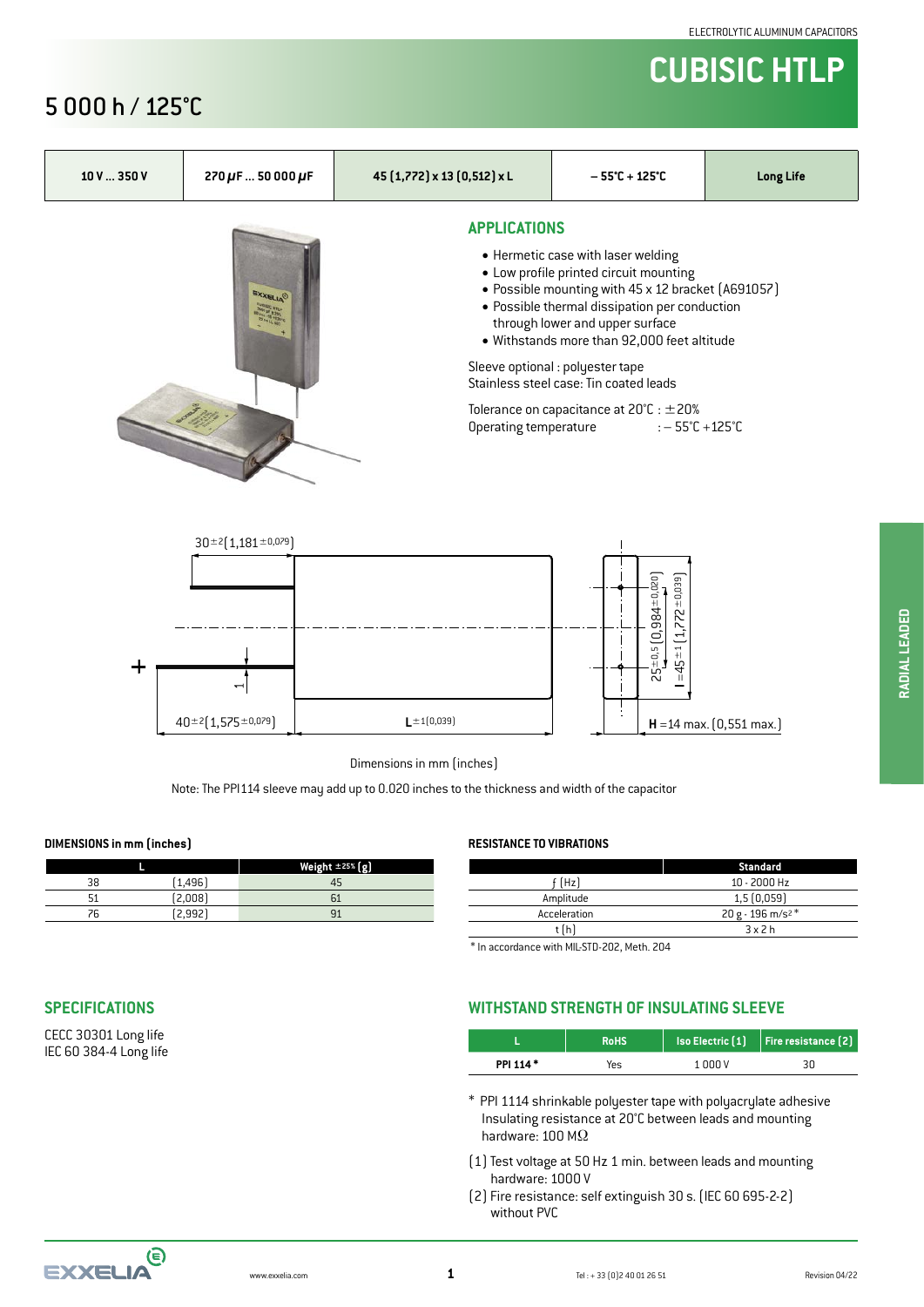# **CUBISIC HTLP**

### 5 000 h / 125°C

|                     | Case               |                    |          |                    |          |                          | Tan $\delta$                    | <b>ESR</b><br>100 Hz            | Z<br>10 kHz    | <br>+20℃                | $I \sim 100$ Hz         |            |                    |  |
|---------------------|--------------------|--------------------|----------|--------------------|----------|--------------------------|---------------------------------|---------------------------------|----------------|-------------------------|-------------------------|------------|--------------------|--|
| <b>Capacitance</b>  | L.                 |                    |          |                    | н        | 100 Hz<br>+20℃<br>Typic. | $+20^{\circ}$ C<br><b>Typic</b> | $+20^{\circ}$ C<br><b>Typic</b> | 5 min.<br>max. | $+40^{\circ}$ C<br>max. | $+85^{\circ}$ C<br>max. | Code       |                    |  |
| [ <i>µF</i> ]       |                    | mm (inches)        |          | mm [inches]        |          | mm (inches)              | $(\%)$                          | $[m\Omega]$                     | $[m\Omega]$    | (A)                     | (A)                     | (A)        |                    |  |
| Rated voltage 7,5 V |                    |                    |          |                    |          |                          |                                 |                                 |                |                         |                         |            |                    |  |
| 23 000              | 45                 | [1.772]            | 38       | (1.496)            | 13       | (0.512)                  | 57                              | 40                              | 41             | 0.5                     | 11.5                    | 3.1        | A753000            |  |
| 37000               | 45                 | (1.772)            | 51       | (2.008)            | 13       | (0.512)                  | 57                              | 25                              | 26             | 0.8                     | 16.6                    | 4.4        | A753001            |  |
| 60000               | 45                 | [1.772]            | 76       | [2.992]            | 13       | (0.512)                  | 57                              | 15                              | 17             | 1.4                     | 25.3                    | 6.7        | A753002            |  |
|                     | Rated voltage 10 V |                    |          |                    |          |                          |                                 |                                 |                |                         |                         |            |                    |  |
| 19 000              | 45                 | [1.772]            | 38       | (1.496)            | 13       | (0.512)                  | 49                              | 41                              | 41             | 0.6                     | 11.4                    | 3.1        | A753050            |  |
| 31 000              | 45                 | (1.772)            | 51       | (2.008)            | 13       | (0.512)                  | 49                              | 25                              | 27             | 0.9                     | 16.5                    | 4.5        | A753051            |  |
| 50000               | 45                 | [1.772]            | 76       | [2.992]            | 13       | (0.512)                  | 49                              | 16                              | 17             | 1.5                     | 25.2                    | 6.8        | A753052            |  |
| Rated voltage 16 V  |                    |                    |          |                    |          |                          |                                 |                                 |                |                         |                         |            |                    |  |
| 12 000<br>19 000    | 45<br>45           | [1.772]            | 38<br>51 | (1.496)            | 13<br>13 | (0.512)                  | 30<br>30                        | 41<br>26                        | 40<br>26       | 0.6                     | 11.3<br>16.4            | 3.0        | A753100<br>A753101 |  |
| 31 000              | 45                 | (1.772)<br>(1.772) | 76       | (2.008)<br>[2.992] | 13       | (0.512)<br>(0.512)       | 30                              | 16                              | 17             | 0.9<br>1.5              | 25.0                    | 4.4<br>6.7 | A753102            |  |
|                     |                    |                    |          |                    |          |                          |                                 | Rated voltage 20 V              |                |                         |                         |            |                    |  |
| 10 000              | 45                 | [1.772]            | 38       | (1.496)            | 13       | (0.512)                  | 34                              | 52                              | 50             | 0.6                     | 10.3                    | 2.9        | A753150            |  |
| 17 000              | 45                 | [1.772]            | 51       | (2.008)            | 13       | (0.512)                  | 34                              | 32                              | 32             | 1.0                     | 14.9                    | 4.2        | A753151            |  |
| 27 000              | 45                 | (1.772)            | 76       | [2.992]            | 13       | (0.512)                  | 34                              | 20                              | 21             | 1.6                     | 22.6                    | 6.5        | A753152            |  |
|                     |                    |                    |          |                    |          |                          |                                 | Rated voltage 25 V              |                |                         |                         |            |                    |  |
| 6800                | 45                 | [1.772]            | 38       | (1.496)            | 13       | (0.512)                  | 23                              | 54                              | 50             | 0.5                     | 10.0                    | 2.9        | A753200            |  |
| 11 000              | 45                 | [1.772]            | 51       | (2.008)            | 13       | (0.512)                  | 23                              | 33                              | 32             | 0.8                     | 14.6                    | 4.1        | A753201            |  |
| 18 000              | 45                 | (1.772)            | 76       | [2.992]            | 13       | (0.512)                  | 23                              | 21                              | 21             | 1.4                     | 22.2                    | 6.3        | A753202            |  |
|                     |                    |                    |          |                    |          |                          |                                 | Rated voltage 40 V              |                |                         |                         |            |                    |  |
| 3700                | 45                 | [1.772]            | 38       | (1.496)            | 13       | (0.512)                  | 14                              | 59                              | 53             | 0.4                     | 9.3                     | 2.4        | A753250            |  |
| 6000                | 45                 | [1.772]            | 51       | (2.008)            | 13       | (0.512)                  | 14                              | 37                              | 32             | 0.7                     | 13.5                    | 3.5        | A753251            |  |
| 9700                | 45                 | (1.772)            | 76       | [2.992]            | 13       | (0.512)                  | 14                              | 23                              | 21             | 1.2                     | 20.6                    | 5.4        | A753252            |  |
|                     |                    |                    |          |                    |          |                          |                                 | Rated voltage 50 V              |                |                         |                         |            |                    |  |
| 2600                | 45                 | [1.772]            | 38       | (1.496)            | 13       | (0.512)                  | 10                              | 63                              | 55             | 0.4                     | 9.0                     | 2.3        | A753300            |  |
| 4 200               | 45                 | [1.772]            | 51       | (2.008)            | 13       | (0.512)                  | 10                              | 39                              | 33             | 0.6                     | 13.0                    | 3.4        | A753301            |  |
| 6800                | 45                 | [1.772]            | 76       | [2.992]            | 13       | (0.512)                  | $10\,$                          | 24                              | 20             | 1.0                     | 19.8                    | 5.1        | A753302            |  |
|                     |                    |                    |          |                    |          |                          |                                 | Rated voltage 63 V              | 57             |                         |                         |            |                    |  |
| 2 100<br>3 3 0 0    | 45<br>45           | [1.772]<br>[1.772] | 38<br>51 | (1.496)<br>(2.008) | 13<br>13 | (0.512)<br>(0.512)       | 9<br>9                          | 68<br>42                        | 35             | 0.4<br>0.6              | 8.7<br>12.5             | 2.2<br>3.3 | A753350<br>A753351 |  |
| 5400                | 45                 | (1.772)            | 76       | [2.992]            | 13       | (0.512)                  | 9                               | 26                              | 20             | 1.0                     | 19.1                    | 5.0        | A753352            |  |
|                     |                    |                    |          |                    |          |                          |                                 | Rated voltage 80 V              |                |                         |                         |            |                    |  |
| 1 1 0 0             | 45                 | [1.772]            | 38       | (1.496)            | 13       | (0.512)                  | 6                               | 83                              | 63             | 0.3                     | 7.7                     | 1.9        | A753400            |  |
| 1800                | 45                 | (1.772)            | 51       | (2.008)            | 13       | (0.512)                  | 6                               | 51                              | 38             | 0.4                     | 11.2                    | 2.8        | A753401            |  |
| 2 9 0 0             | 45                 | [1.772]            | 76       | [2.992]            | 13       | (0.512)                  | 6                               | 32                              | 23             | 0.7                     | 17.0                    | 4.3        | A753402            |  |
|                     |                    |                    |          |                    |          |                          |                                 | Rated voltage 160 V             |                |                         |                         |            |                    |  |
| 420                 | 45                 | [1.772]            | 38       | [1.496]            | 13       | (0.512)                  | $\overline{\phantom{a}}$        | 279                             | 202            | 0.2                     | 4.2                     | 1.1        | A753500            |  |
| 670                 | 45                 | (1.772)            | 51       | [2.008]            | 13       | (0.512)                  | 7                               | 174                             | 124            | 0.3                     | 6.1                     | 1.6        | A753501            |  |
| 1 1 0 0             | 45                 | (1.772)            | 76       | (2.992)            | 13       | (0.512)                  | 7                               | 107                             | 76             | 0.5                     | 9.4                     | 2.5        | A753502            |  |
|                     |                    |                    |          |                    |          |                          |                                 | Rated voltage 200 V             |                |                         |                         |            |                    |  |
| 270                 | 45                 | [1.772]            | 38       | (1.496)            | 13       | (0.512)                  | 6                               | 369                             | 226            | 0.2                     | 3.6                     | 0.9        | A753550            |  |
| 430                 | 45                 | [1.772]            | 51       | (2.008)            | 13       | (0.512)                  | 6                               | 229                             | 140            | 0.3                     | 5.3                     | 1.4        | A753551            |  |
| 700                 | 45                 | (1.772)            | 76       | [2.992]            | 13       | (0.512)                  | 6                               | 141                             | 85             | 0.4                     | 8.0                     | 2.1        | A753552            |  |
|                     |                    |                    |          |                    |          |                          |                                 | Rated voltage 250 V             |                |                         |                         |            |                    |  |
| 210                 | 45                 | [1.772]            | 38       | (1.496)            | 13       | (0.512)                  | 6                               | 430                             | 215            | 0.2                     | 3.3                     | 0.8        | A753600            |  |
| 340                 | 45                 | (1.772)            | 51       | (2.008)            | 13       | (0.512)                  | 6                               | 267                             | 133            | 0.3                     | 4.8                     | 1.2        | A753601            |  |
| 550                 | 45                 | (1.772)            | 76       | (2.992)            | 13       | (0.512)                  | 6                               | 165<br>Rated voltage 350 V      | 81             | 0.4                     | 7.3                     | 1.8        | A753602            |  |
| 140                 | 45                 | [1.772]            | 38       | (1.496)            | 13       | [0.512]                  | $\overline{\phantom{a}}$        | 738                             | 318            | 0.2                     | 2.5                     | 0.6        | A753650            |  |
| 230                 | 45                 | [1.772]            | 51       | (2.008)            | 13       | (0.512)                  | 7                               | 459                             | 197            | 0.2                     | 3.6                     | 0.9        | A753651            |  |
| 380                 | 45                 | (1.772)            | 76       | (2.992)            | 13       | [0.512]                  | 7                               | 283                             | 120            | 0.4                     | 5.5                     | 1.4        | A753652            |  |
|                     |                    |                    |          |                    |          |                          |                                 |                                 |                |                         |                         |            |                    |  |